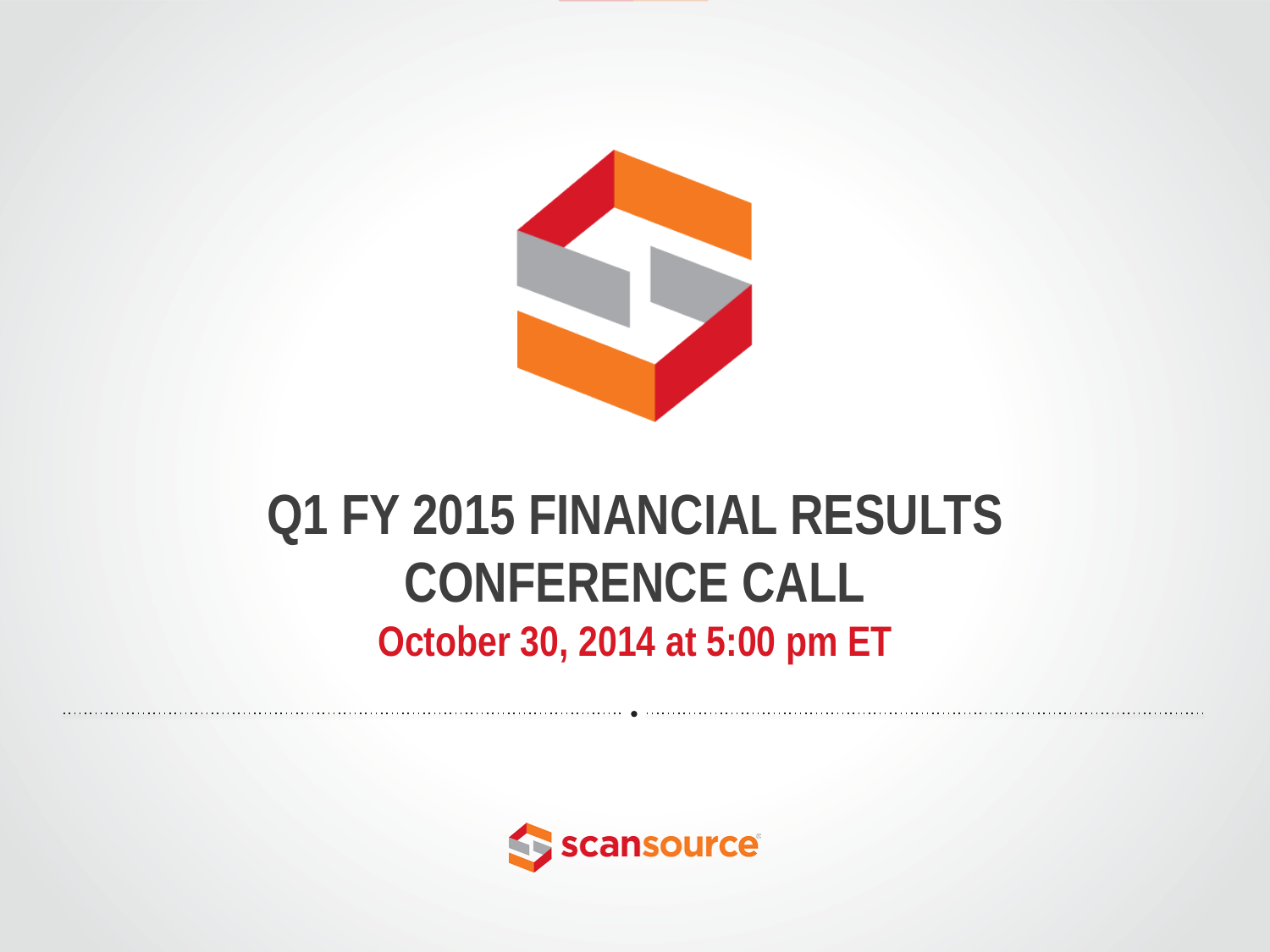# **SAFE HARBOR**

This presentation may contain certain comments, which are "forward-looking" statements that involve plans, strategies, economic performance and trends, projections, expectations, or beliefs about future events and other statements that are not descriptions of historical facts, may be forward-looking statements within the meaning of the Private Securities Litigation Reform Act of 1995, Section 27A of the Securities Act of 1933 and Section 21E of the Securities Exchange Act of 1934. Forward-looking information is inherently subject to risks and uncertainties; these statements are subject to the safe harbor created by the Private Securities Litigation Reform Act of 1995.

Any number of factors could cause actual results to differ materially from anticipated results. For more information concerning factors that could cause actual results to differ from anticipated results, see the "Risk Factors" included in the Company's annual report on Form 10-K for the fiscal year ended June 30, 2014, filed with the Securities and Exchange Commission ("SEC"). Although ScanSource believes the expectations reflected in its forward-looking statements are reasonable, it cannot guarantee future results, levels of activity, performance or achievements.

ScanSource disclaims any intentions or obligation to update or revise any forward-looking statements, whether as a result of new information, future events, or otherwise, except as may be required by law.

In addition to disclosing results that are determined in accordance with United States Generally Accepted Accounting Principles ("GAAP"), the Company also discloses certain non-GAAP measures, including non-GAAP operating income, non-GAAP operating margin, non-GAAP net income, non-GAAP diluted earnings per share, return on invested capital ("ROIC") and the percentage change in net sales excluding the impact of foreign currency exchange rates. A reconciliation of the Company's non-GAAP financial information to GAAP financial information is provided in the Appendix and in the Company's Form 8-K, filed with the SEC, with the quarterly earnings press release for the period indicated.

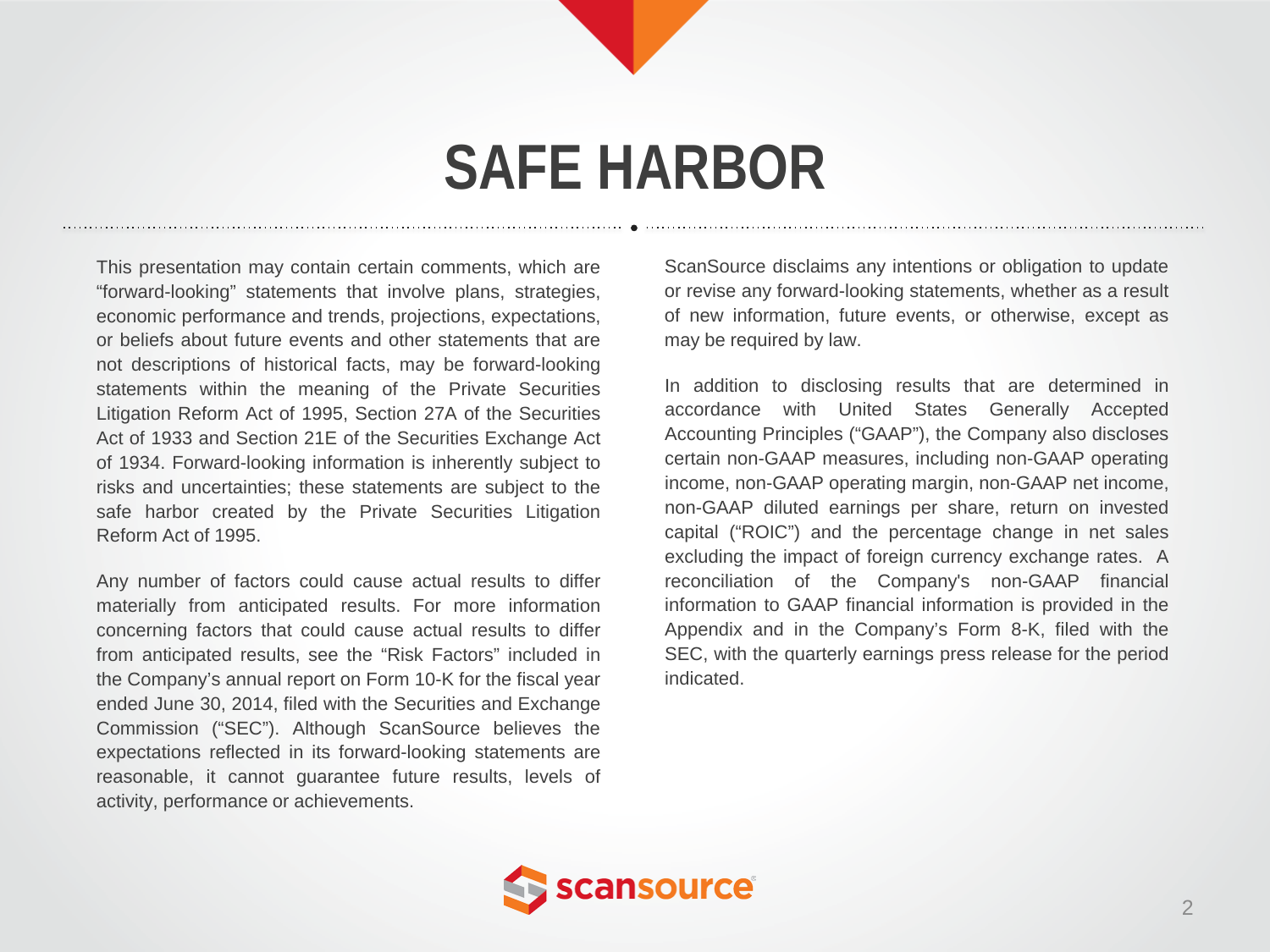

# **HIGHLIGHTS – Q1 FY15**

- Record net sales for first quarter 2015 of \$792 million, up 8% Y/Y, and non-GAAP diluted EPS of \$0.75\*; both above our expected range
- Record sales quarter for Worldwide Barcode & Security, up 11% Y/Y
- Worldwide Communications & Services sales increased 3% Y/Y
- **First quarter 2015 return on invested capital of 16.2%\* excluding** acquisition costs and contingent consideration
- On September 19, 2014, completed acquisition of Imago, Europe's leading value-added video and voice communications distributor

*\* See Appendix for calculation of non-GAAP measures and reconciliations to GAAP measures.*

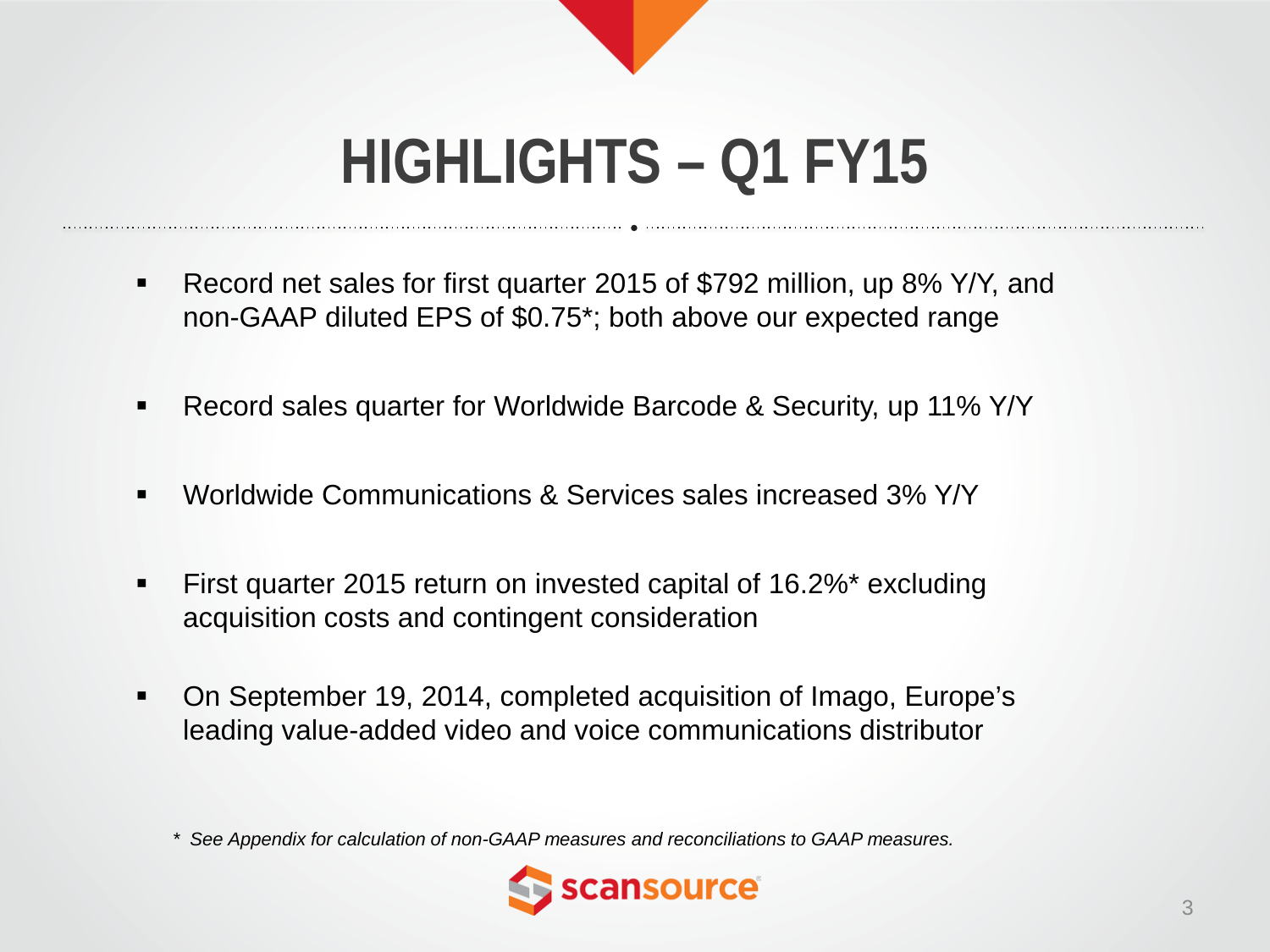

# **HIGHLIGHTS – Q1 FY15**

|                                      | <b>Q1 FY15</b> |                      | <b>Q1 FY14</b>    |                        |                                |  |  |
|--------------------------------------|----------------|----------------------|-------------------|------------------------|--------------------------------|--|--|
| In millions, except EPS              | <b>GAAP</b>    | Non-<br><b>GAAP*</b> | <b>GAAP</b>       | Non-<br><b>GAAP</b> *  | Y/Y Change (non-GAAP):         |  |  |
| Net sales                            | \$791.7        | \$791.7              | \$731.9           | \$731.9                | ■ 8.2% increase                |  |  |
| Gross profit                         | 77.6           | 77.6                 | 76.5              | 76.5                   | $\blacksquare$ 1.5% increase   |  |  |
| Gross profit margin % (of net sales) | 9.8%           | 9.8%                 | 10.5%             | 10.5%                  | 64 bp margin decrease          |  |  |
| SG&A expenses                        | 45.8           | 45.8                 | 46.6              | 46.6                   | $\blacksquare$ 1.7% lower SG&A |  |  |
| Amortization of intangible assets    | 1.0            | $-$                  | 0.9               |                        |                                |  |  |
| Change, FV contingent consideration  | 0.5            | $\qquad \qquad -$    | 0.7               | $-$                    |                                |  |  |
| <b>Acquisition costs</b>             | 1.3            | $\qquad \qquad -$    | $\qquad \qquad -$ | $\qquad \qquad \cdots$ |                                |  |  |
| Operating income                     | 29.0           | 31.8                 | 28.2              | 29.9                   | $\blacksquare$ 6.5% increase   |  |  |
| Operating income % (of net sales)    | 3.7%           | 4.0%                 | 3.9%              | 4.1%                   | 6 bp margin decrease           |  |  |
| Net income                           | \$19.2         | \$21.6               | \$19.4            | \$20.5                 | ■ 5.0% increase                |  |  |
| <b>Diluted EPS</b>                   | \$0.67         | \$0.75               | \$0.69            | \$0.73                 | $\blacksquare$ 2.7% increase   |  |  |

*\* See Appendix for calculation of non-GAAP measures and reconciliations to GAAP measures.*

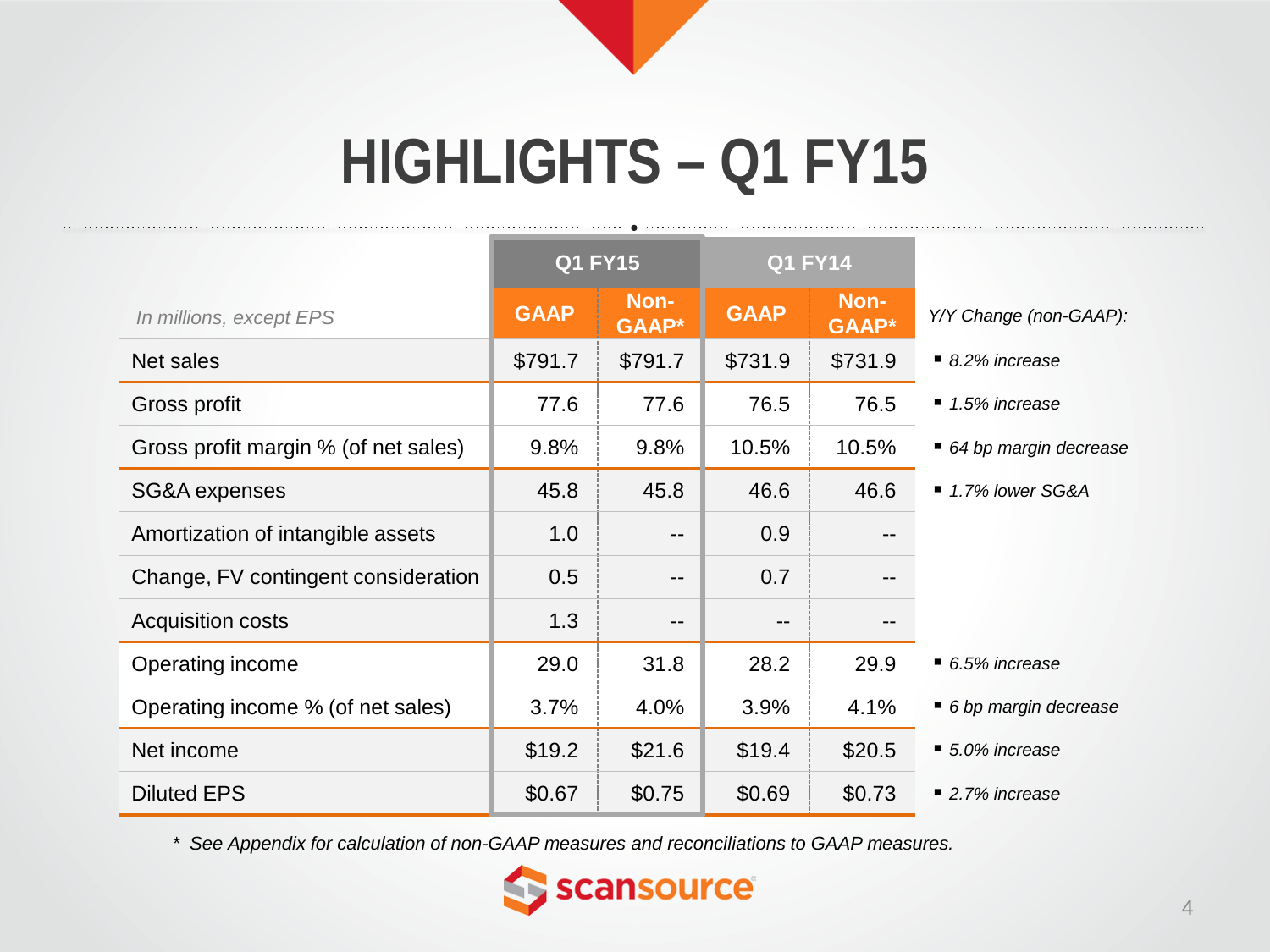

## **Q1 FY15 SALES MIX**



*Barcode & Security = Worldwide Barcode and Security Communications & Services = Worldwide Communications and Services As a % of Q1 FY15 net sales of \$791.7 million \* Includes the United States and Canada.*

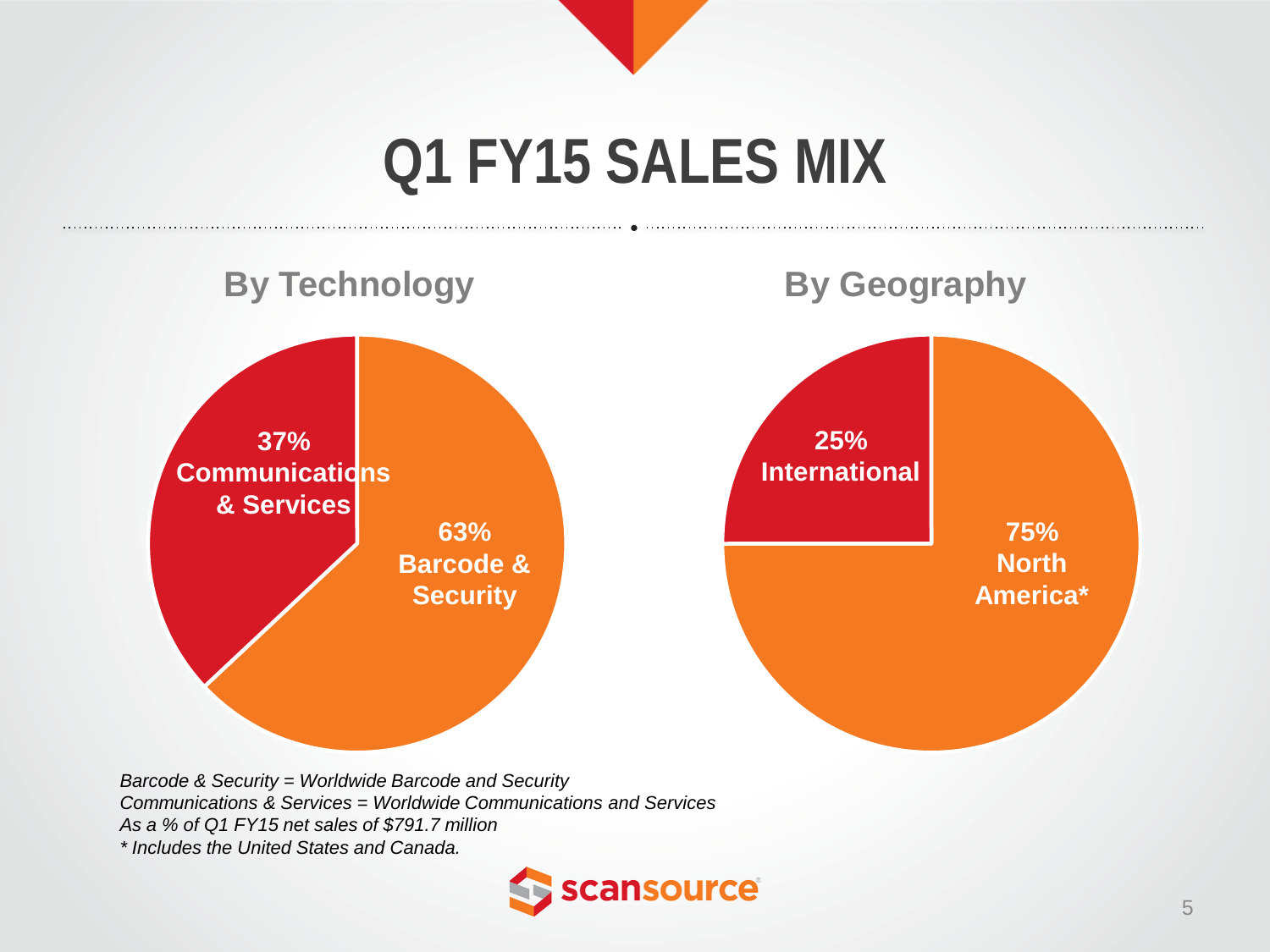

# **WW BARCODE & SECURITY**



| \$ in millions              | <b>Q1 FY15</b> | <b>Q1 FY14</b> |
|-----------------------------|----------------|----------------|
| Net sales                   | \$501.0        | \$450.6        |
| Gross profit                | \$43.0         | \$40.7         |
| Gross margin                | 8.6%           | 9.0%           |
| Operating income            | \$12.5         | \$12.0         |
| Operating income %          | 2.5%           | 2.7%           |
| Non-GAAP operating income   | \$13.6         | \$13.3         |
| Non-GAAP operating income % | 2.7%           | 2.9%           |

*Non-GAAP operating income excludes amortization of intangibles and change in fair value of contingent consideration. See Appendix for calculation of non-GAAP measures and reconciliations to GAAP measures.*

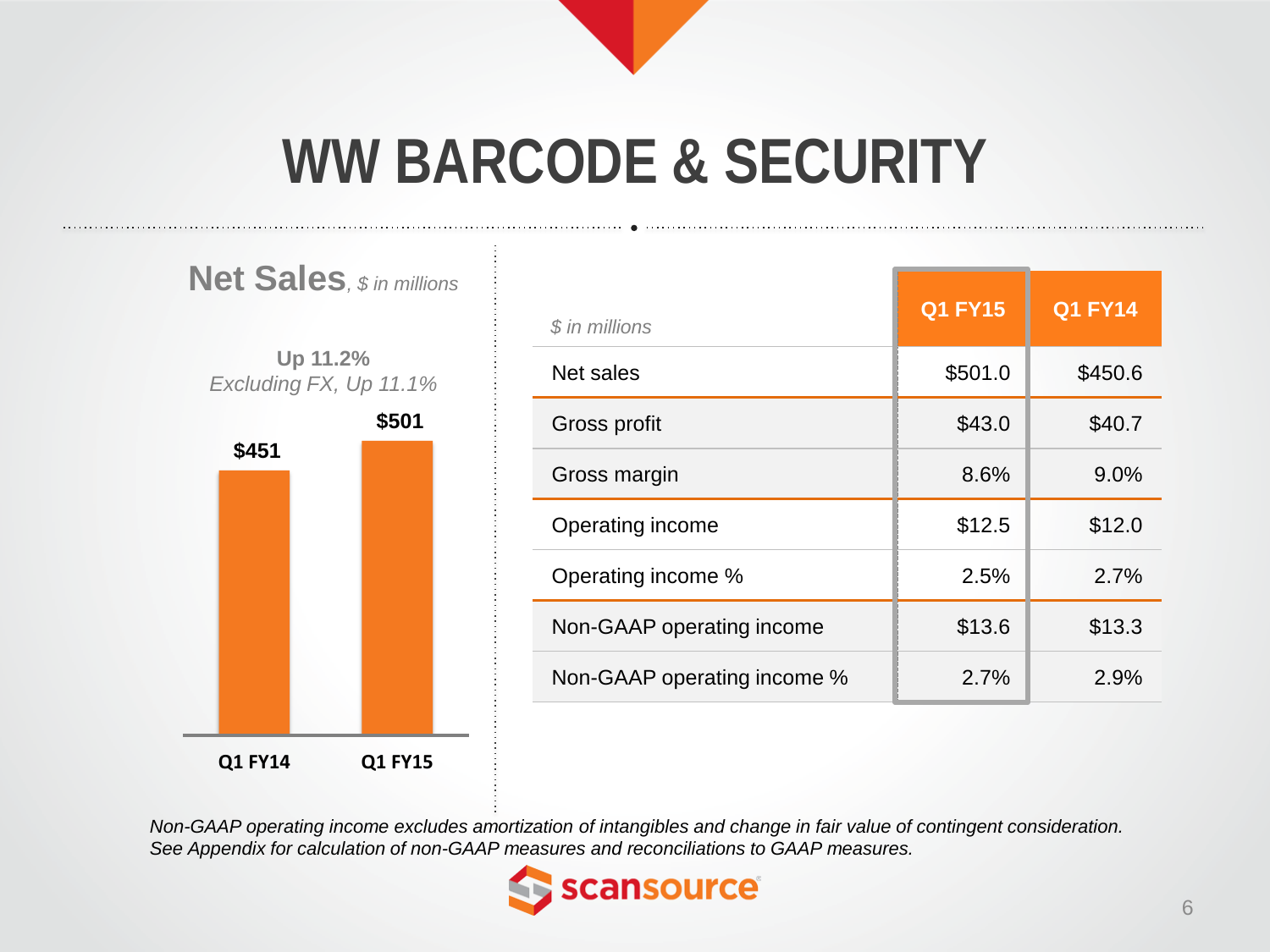

# **WW COMMUNICATIONS & SERVICES**



| \$ in millions              | <b>Q1 FY15</b> | <b>Q1 FY14</b> |
|-----------------------------|----------------|----------------|
| Net sales                   | \$290.8        | \$281.3        |
| Gross profit                | \$34.6         | \$35.8         |
| Gross margin                | 11.9%          | 12.7%          |
| Operating income            | \$17.8         | \$16.3         |
| Operating income %          | 6.1%           | 5.8%           |
| Non-GAAP operating income   | \$18.2         | \$16.6         |
| Non-GAAP operating income % | 6.3%           | 5.9%           |

*Non-GAAP operating income excludes amortization of intangibles and change in fair value of contingent consideration. See Appendix for calculation of non-GAAP measures and reconciliations to GAAP measures.*

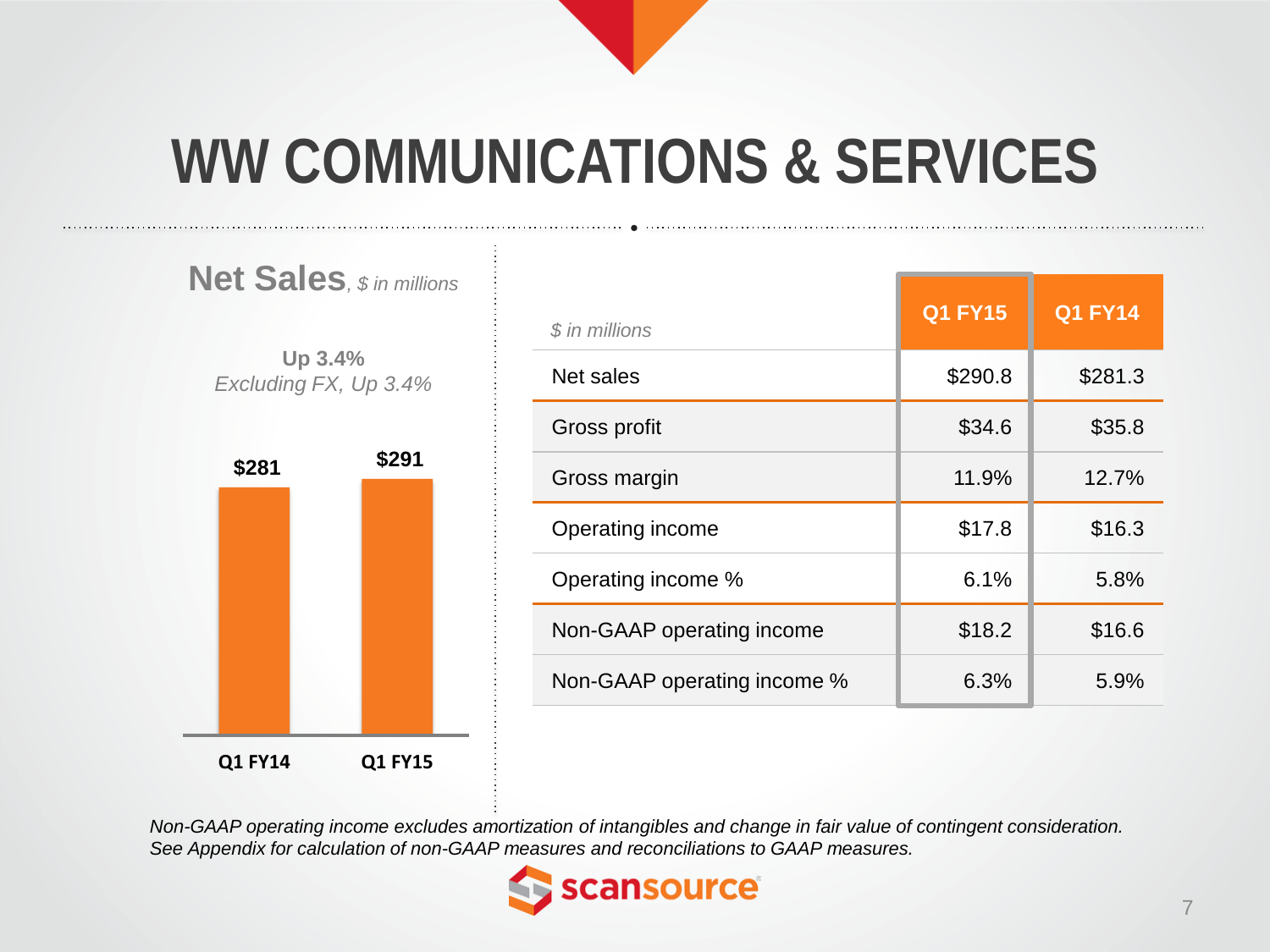

# **Q1 FY15 KEY MEASURES**

| \$ in millions                          | <b>Q1 FY15</b> | <b>Q4 FY14</b> | <b>Q1 FY14</b> |
|-----------------------------------------|----------------|----------------|----------------|
| Return on invested capital ("ROIC")*    | 16.2%          | 14.0%          | 17.4%          |
| Cash and cash equivalents $(Q/E)$       | \$139.9        | \$194.9        | \$193.8        |
| Operating cash flow, trailing 12-months | \$2.7          | \$47.7         | \$172.7        |
| Days sales outstanding in receivables   | $55***$        | 55             | 55             |
| Inventory (Q/E)                         | \$495.1        | \$504.8        | \$433.1        |
| Inventory turns                         | $5.7**$        | 5.6            | 6.3            |
| Paid for inventory days                 | $9.7**$        | 10.9           | 2.2            |

*\* Excludes non-GAAP adjustments and change in fair value of contingent consideration. See Appendix for calculation of ROIC, a non-GAAP measure.*

*\*\* Excludes the impact of Imago, which was completed September 19, 2014.*

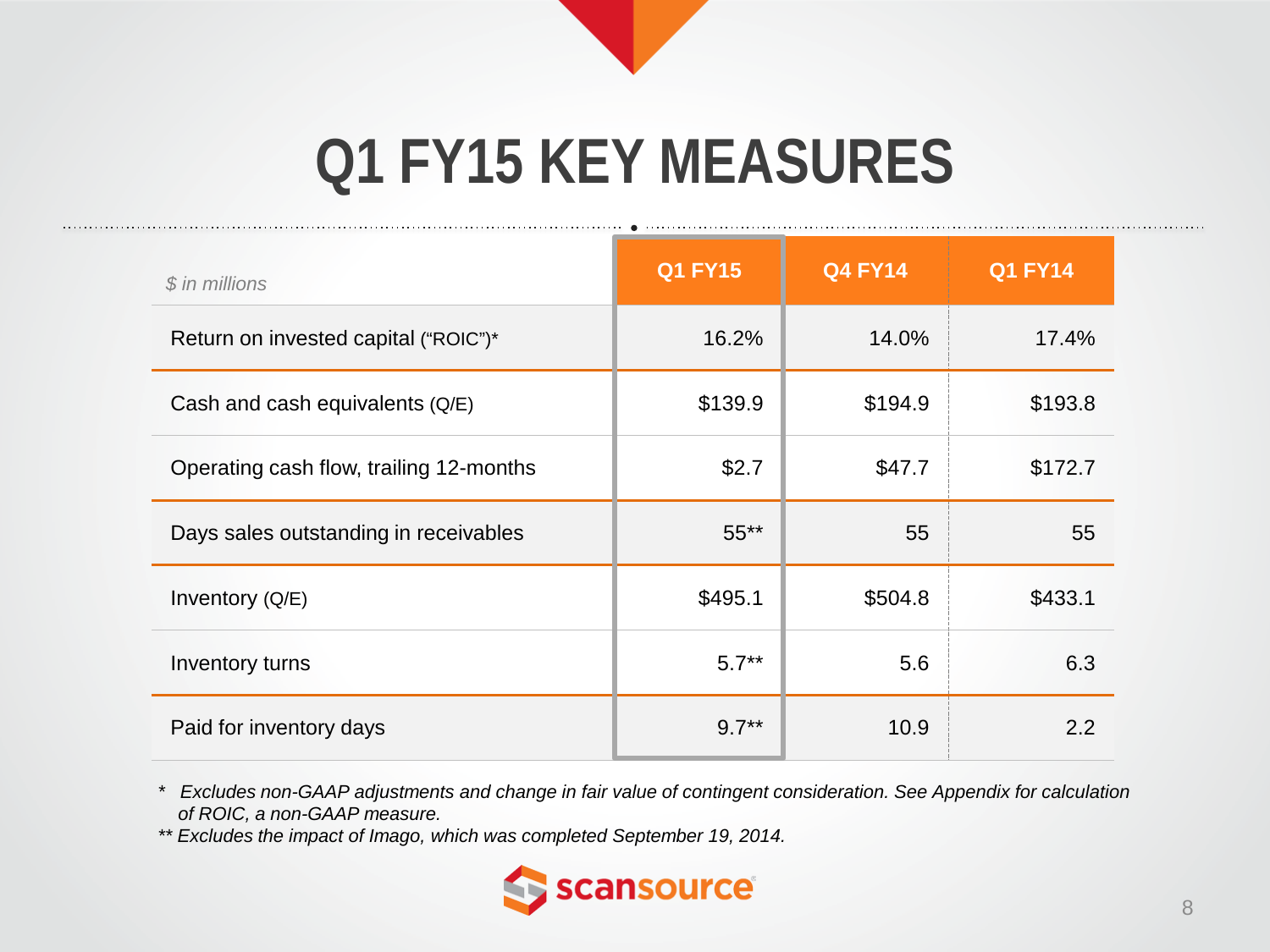# **Q2 FY15 OUTLOOK\***

**For the quarter ending December 31, 2014, excluding planned acquisition of Network 1 and other adjustments for non-GAAP measures:**



*\* Outlook as of October 30, 2014. Non-GAAP diluted EPS excludes amortization of intangibles, change in fair value of contingent consideration, and acquisition costs.*

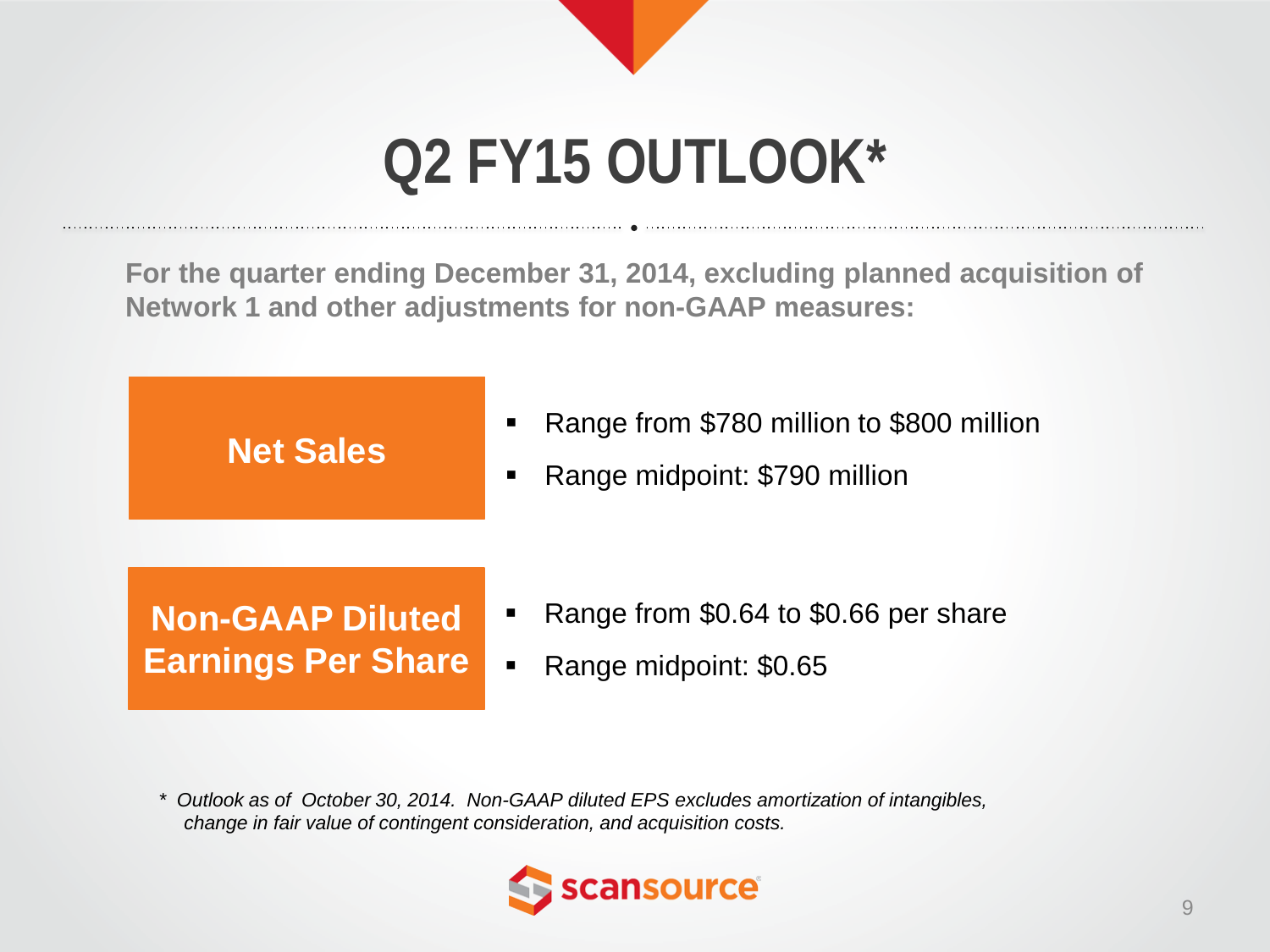

### **WW BARCODE & SECURITY HIGHLIGHTS**



- 63% of overall sales
- Record sales quarter for the segment
- **Record quarters for North America** POS & Barcode, Brazil and Mexico
- **Strong growth from international POS** & Barcode units
- **Strong big deal quarter**

*\* See Appendix for reconciliation of net sales excluding impact of foreign exchange to a GAAP measure.*

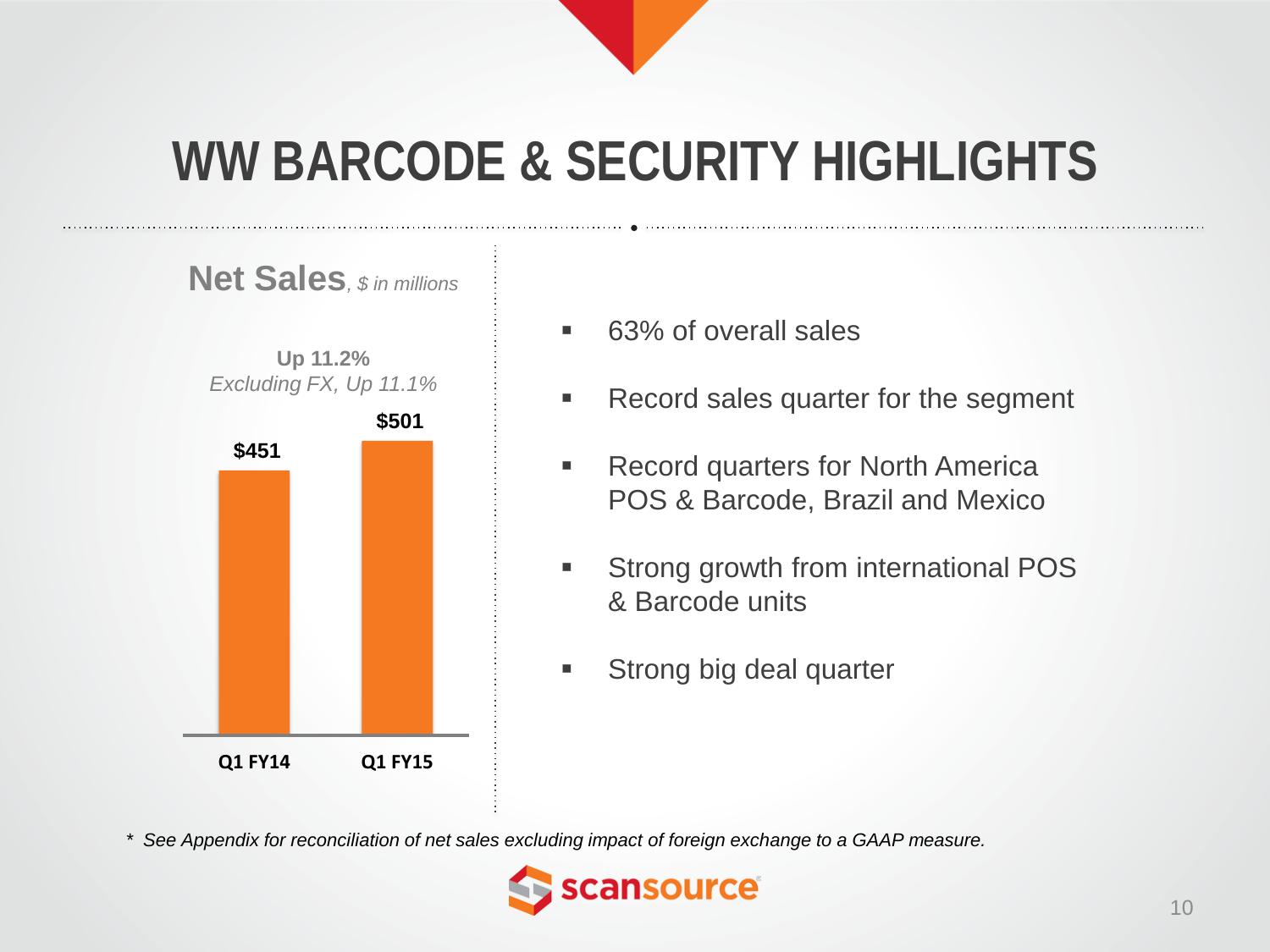### **WW COMMUNICATIONS & SERVICES HIGHLIGHTS**



- 37% of overall sales
- **Increased 9% sequentially with Q/Q** increases for all Communications business units
- **Record sales quarter for ScanSource** Communications in North America
- **ScanSource Services Group had a** record quarter for configuration services

*\* See Appendix for reconciliation of net sales excluding impact of foreign exchange to a GAAP measure.*

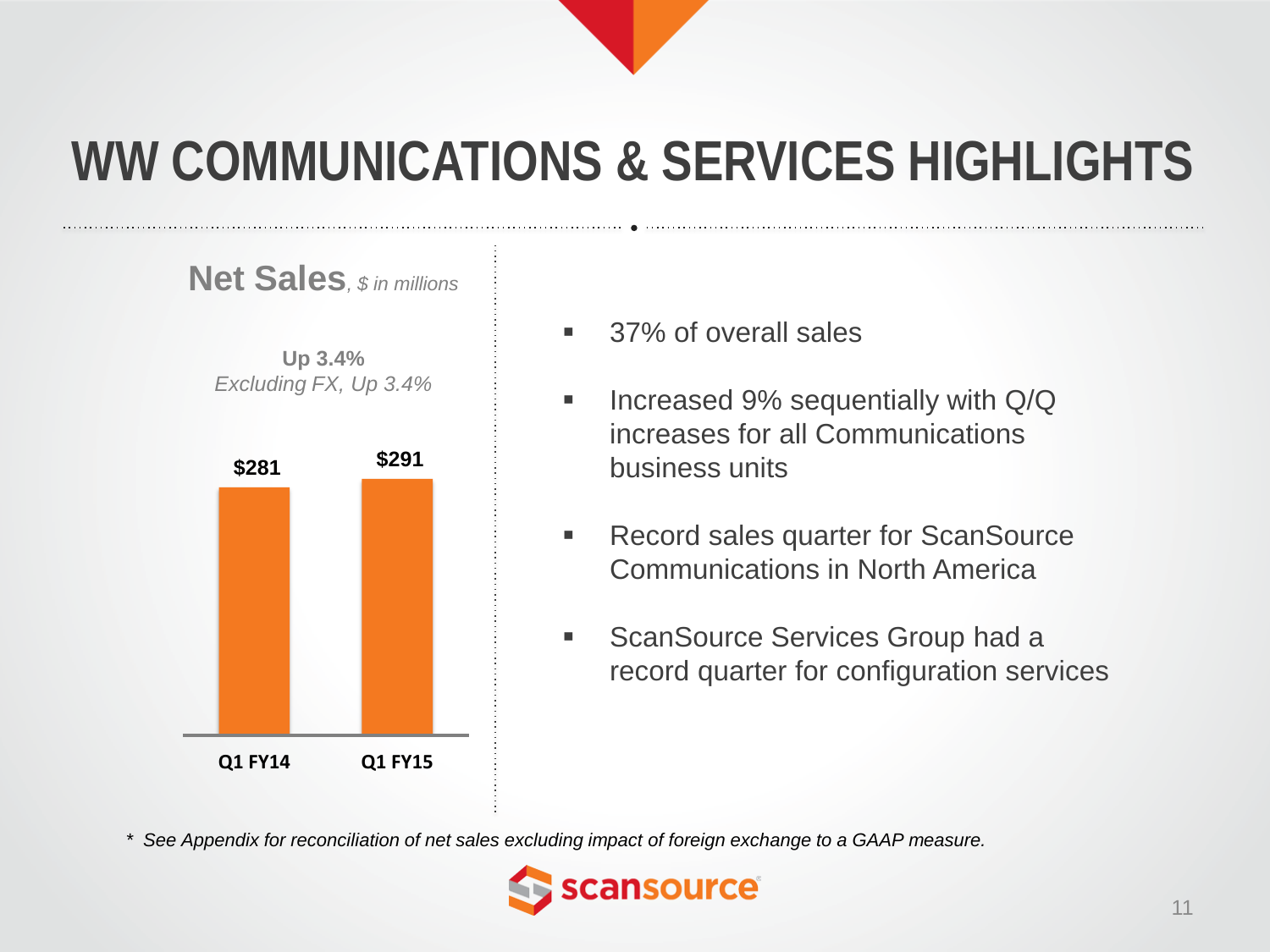| $$$ in thousands)                                | Quarter Ended September 30, 2014  |        |                   |        |    |        |    |      |  |  |  |  |  |  |  |  |  |                      |  |                              |
|--------------------------------------------------|-----------------------------------|--------|-------------------|--------|----|--------|----|------|--|--|--|--|--|--|--|--|--|----------------------|--|------------------------------|
|                                                  | <b>Operating</b><br><b>Income</b> |        | Pre-tax<br>income |        |    |        |    |      |  |  |  |  |  |  |  |  |  | <b>Net</b><br>income |  | <b>Diluted</b><br><b>EPS</b> |
| <b>GAAP</b> measure                              | \$                                | 28,977 | \$                | 29.236 | \$ | 19.208 | \$ | 0.67 |  |  |  |  |  |  |  |  |  |                      |  |                              |
| Adjustment:                                      |                                   |        |                   |        |    |        |    |      |  |  |  |  |  |  |  |  |  |                      |  |                              |
| Amortization of intangible assets                |                                   | 992    |                   | 992    |    | 660    |    | 0.02 |  |  |  |  |  |  |  |  |  |                      |  |                              |
| Change in fair value of contingent consideration |                                   | 513    |                   | 513    |    | 341    |    | 0.01 |  |  |  |  |  |  |  |  |  |                      |  |                              |
| Acquisition costs (a)                            |                                   | 1,350  |                   | 1,350  |    | 1,350  |    | 0.05 |  |  |  |  |  |  |  |  |  |                      |  |                              |
| Non-GAAP measure                                 |                                   | 31,832 |                   | 32.091 | \$ | 21,559 |    | 0.75 |  |  |  |  |  |  |  |  |  |                      |  |                              |

|                                                  | <b>Quarter Ended September 30, 2013</b> |                            |                   |        |                      |        |                              |      |  |
|--------------------------------------------------|-----------------------------------------|----------------------------|-------------------|--------|----------------------|--------|------------------------------|------|--|
|                                                  |                                         | Operating<br><b>Income</b> | Pre-tax<br>income |        | <b>Net</b><br>income |        | <b>Diluted</b><br><b>EPS</b> |      |  |
| <b>GAAP</b> measure                              | \$                                      | 28.221                     | S                 | 28.439 | \$                   | 19.437 | \$                           | 0.69 |  |
| Adjustment:                                      |                                         |                            |                   |        |                      |        |                              |      |  |
| Amortization of intangible assets                |                                         | 924                        |                   | 924    |                      | 605    |                              | 0.02 |  |
| Change in fair value of contingent consideration |                                         | 738                        |                   | 738    |                      | 487    |                              | 0.02 |  |
| Non-GAAP measure                                 |                                         | 29,883                     |                   | 30,101 |                      | 20.529 |                              | 0.73 |  |

(a) Acquisition costs are nondeductible for tax purposes.

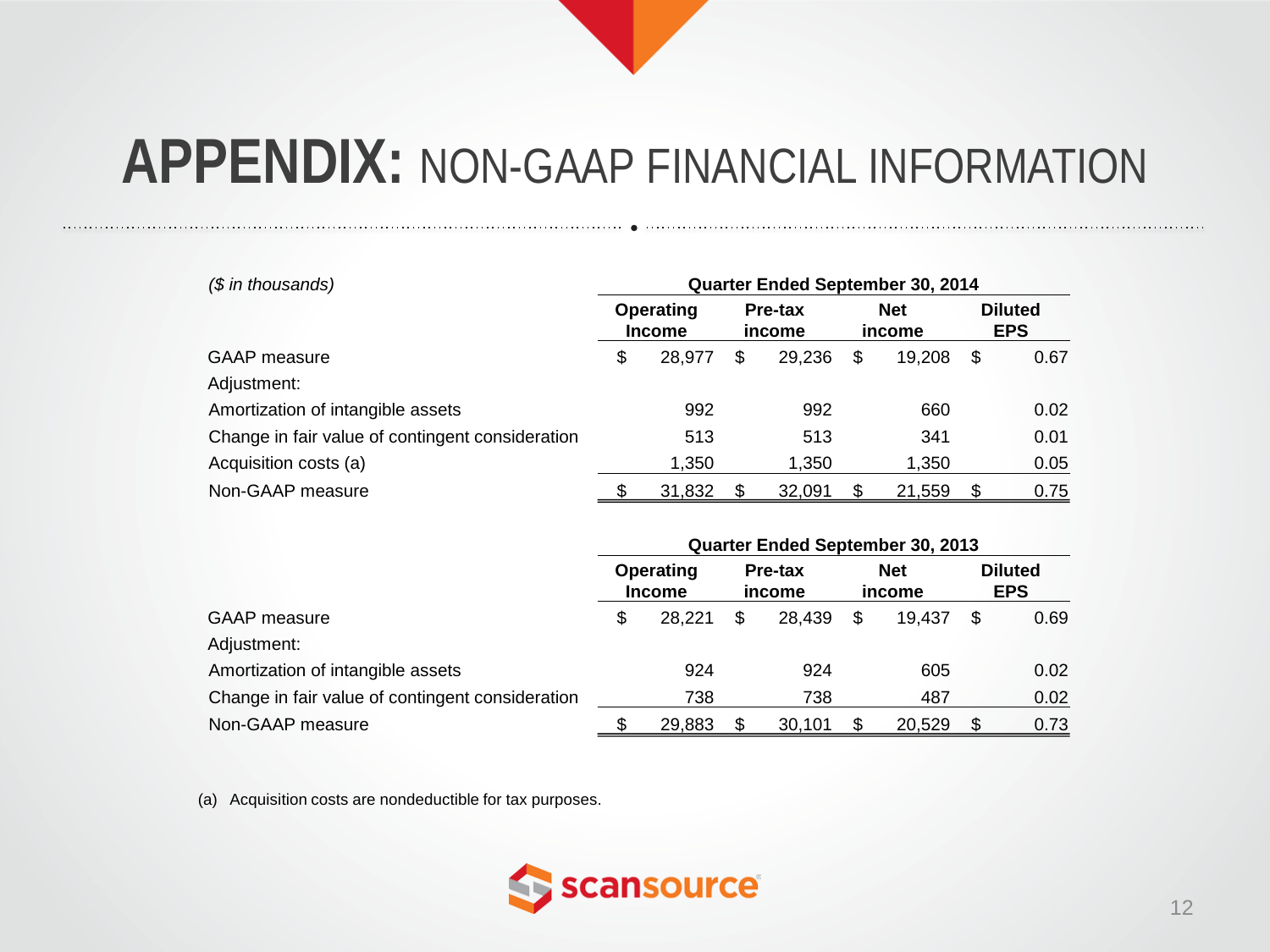| (\$ in thousands)                                | Quarter Ended September 30, 2014 |                                                                              |      |           |           |                     |    |         |
|--------------------------------------------------|----------------------------------|------------------------------------------------------------------------------|------|-----------|-----------|---------------------|----|---------|
|                                                  |                                  | <b>WW Barcode &amp;</b><br><b>WW Comms.</b><br>& Services<br><b>Security</b> |      |           | Corporate | <b>Consolidated</b> |    |         |
| Net sales                                        | \$                               | 500.960                                                                      | \$   | 290.760   | \$        | $\sim$              | \$ | 791,720 |
| GAAP operating income<br>Adjustments:            | \$                               | 12.541                                                                       | - \$ | 17,786 \$ |           | (1,350)             | \$ | 28,977  |
| Amortization of intangible assets                |                                  | 580                                                                          |      | 412       |           |                     |    | 992     |
| Change in fair value of contingent consideration |                                  | 498                                                                          |      | 15        |           |                     |    | 513     |
| Acquisition costs                                |                                  |                                                                              |      |           |           | 1.350               |    | 1,350   |
| Non-GAAP operating income                        |                                  | 13,619 \$                                                                    |      | 18,213    | S         |                     |    | 31,832  |
| GAAP operating income % (of net sales)           |                                  | 2.5%                                                                         |      | 6.1%      |           | n/m                 |    | 3.7%    |
| Non-GAAP operating income % (of net sales)       |                                  | 2.7%                                                                         |      | 6.3%      |           | n/m                 |    | 4.0%    |

|                                                  | Quarter Ended September 30, 2013 |                                 |                                |         |           |        |                     |         |  |
|--------------------------------------------------|----------------------------------|---------------------------------|--------------------------------|---------|-----------|--------|---------------------|---------|--|
|                                                  |                                  | <b>WW Barcode</b><br>& Security | <b>WW Comms.</b><br>& Services |         | Corporate |        | <b>Consolidated</b> |         |  |
| Net sales                                        | \$                               | 450.644                         | \$                             | 281.260 | \$        | $\sim$ | \$                  | 731,904 |  |
| GAAP operating income<br>Adjustments:            | \$                               | 11.959 \$                       |                                | 16,262  | \$        | $\sim$ | -\$                 | 28,221  |  |
| Amortization of intangible assets                |                                  | 576                             |                                | 348     |           |        |                     | 924     |  |
| Change in fair value of contingent consideration |                                  | 738                             |                                |         |           |        |                     | 738     |  |
| Non-GAAP operating income                        |                                  | 13,273                          |                                | 16,610  | S         |        |                     | 29,883  |  |
| GAAP operating income % (of net sales)           |                                  | 2.7%                            |                                | 5.8%    |           | n/m    |                     | 3.9%    |  |
| Non-GAAP operating income % (of net sales)       |                                  | 2.9%                            |                                | 5.9%    |           | n/m    |                     | 4.1%    |  |

n/m = not meaningful

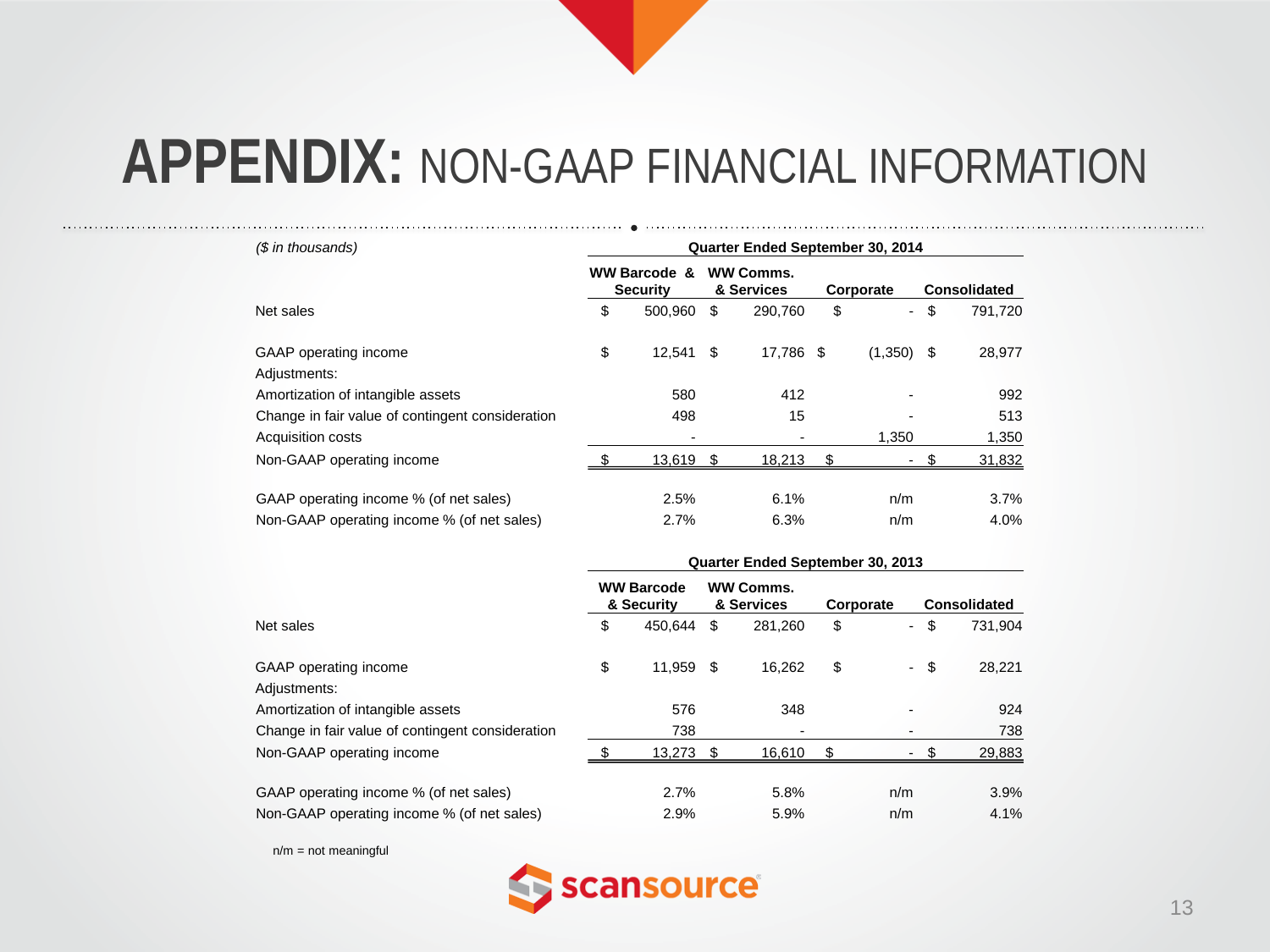| (\$ in thousands)                                                 |         |         |                |           |                |         |
|-------------------------------------------------------------------|---------|---------|----------------|-----------|----------------|---------|
|                                                                   | Q1 FY15 |         | <b>Q4 FY14</b> |           | <b>Q1 FY14</b> |         |
| Return on invested capital (ROIC), annualized (a)                 |         | 16.2%   |                | 14.0%     |                | 17.4%   |
|                                                                   |         |         |                |           |                |         |
| Reconciliation of Net Income to EBITDA                            |         |         |                |           |                |         |
| Net income - GAAP                                                 | \$      | 19,208  | \$             | 27,105    | \$             | 19,437  |
| Plus: Income taxes                                                |         | 10,028  |                | 13,774    |                | 9,002   |
| Plus: Interest expense                                            |         | 190     |                | 33        |                | 247     |
| Plus: Depreciation and amortization                               |         | 1,897   |                | 1,985     |                | 1,869   |
| <b>EBITDA</b>                                                     |         | 31,323  |                | 42,897    |                | 30,555  |
| Change in fair value of contingent consideration                  |         | 513     |                | 93        |                | 738     |
| Acquisition costs                                                 |         | 1,350   |                |           |                |         |
| Legal recovery, net of attorney fees                              |         |         |                | (15, 490) |                |         |
| Adjusted EBITDA (numerator for ROIC)(non-GAAP)                    | \$      | 33,186  | \$             | 27,500    | \$             | 31,293  |
|                                                                   |         |         |                |           |                |         |
| <b>Invested Capital Calculation</b>                               |         |         |                |           |                |         |
| Equity - beginning of the quarter                                 | \$      | 802.643 | \$             | 772.786   | \$             | 695,956 |
| Equity - end of quarter                                           |         | 810,265 |                | 802,643   |                | 723,748 |
| Add: Change in fair value of contingent consideration, net of tax |         | 341     |                | 61        |                | 487     |
| Add: Acquisition costs, net of tax                                |         | 1,350   |                |           |                |         |
| Less: Legal recovery, net of attorney fees, net of tax            |         |         |                | (9,756)   |                |         |
| Average equity                                                    |         | 807,300 |                | 782,867   |                | 710,096 |
| Average funded debt (b)                                           |         | 6,205   |                | 5,429     |                | 5,429   |
| Invested capital (denominator for ROIC)(non-GAAP)                 | \$      | 813,505 | \$             | 788,296   | \$             | 715,525 |

#### Notes:

(a) Calculated as net income plus interest expense, income taxes, depreciation and amortization (EBITDA), annualized divided by invested capital for the period. Adjusted EBITDA reflects other adjustments for non-GAAP measures.

(b) Average daily amounts outstanding on short-term and long-term interest-bearing debt.